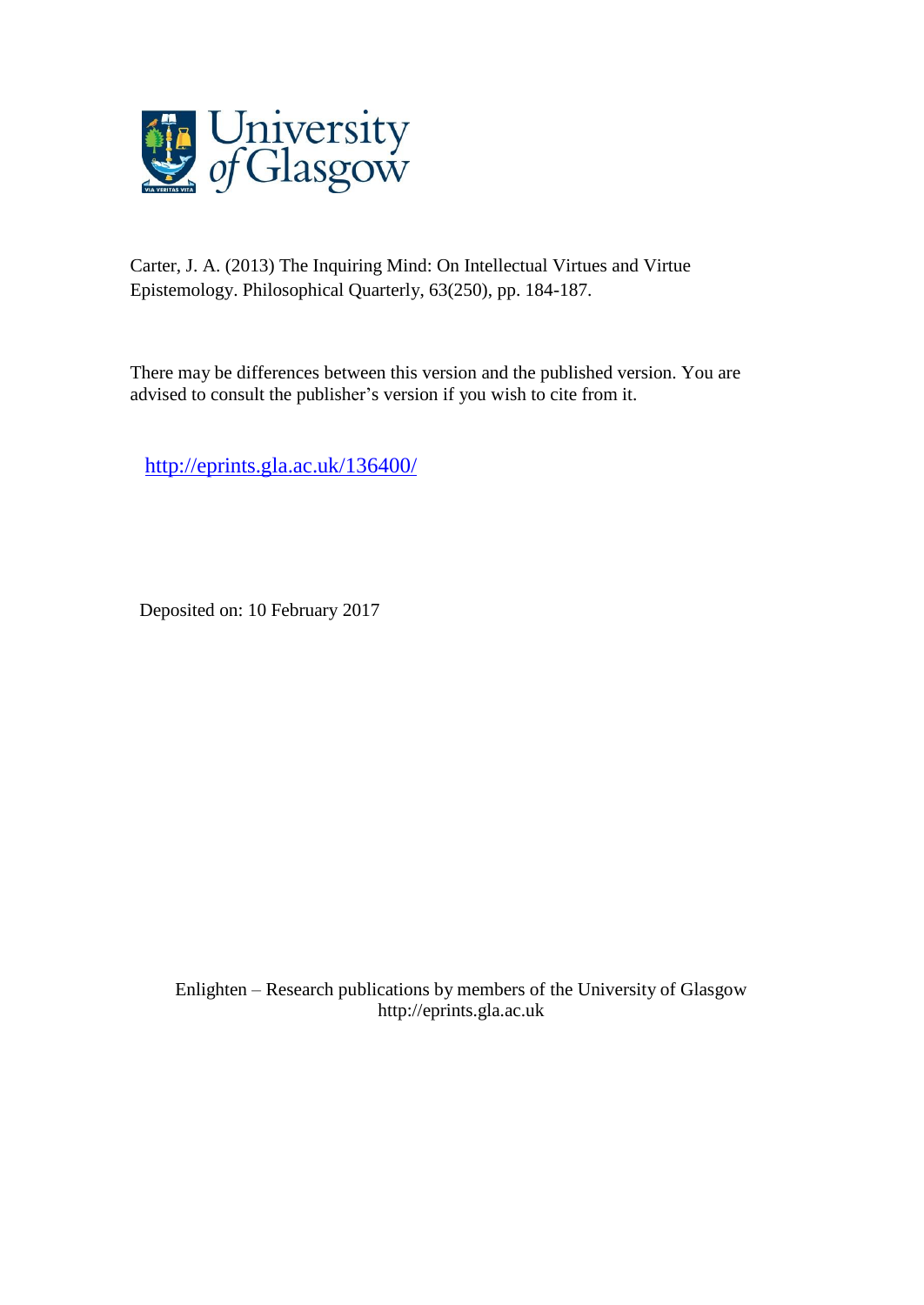*The Inquiring Mind: On Intellectual Virtues and Virtue Epistemology*. By JASON BAEHR. (Oxford: Oxford University Press, 2011. Pp. viii-235. Price: £35)

Leading virtue epistemologists (e.g. Sosa 1991; 2007; 2009 and Greco 1993; 2010) have spilled plenty of ink in analysing the nature and place of (to use Baehr's terminology) *intellectual faculties* (like vision and memory) in epistemology. These cognitive faculties are thought to qualify as intellectual virtues in part because they are reliably truth-conducive, and (as Sosa and Greco argue) they deserve a prominent place within the projects of traditional epistemology: we can (they argue) analyse knowledge *in terms* of these reliable faculties.

Jason Baehr's *The Inquiring Mind* is an extremely clearly written book that, in an admirably systematic way, challenges this picture on several fronts: as Baehr notes, virtue epistemologists of a reliabilist bent too often overlook the importance of *character virtues* (as opposed to mere reliable faculties) in successful inquiry. Intellectual character virtues include such traits as open-mindedness, intellectual courage, intellectual integrity, perceptiveness, creativity, fair-mindedness, inquisitiveness and curiosity.

Given the comparative dearth of work on *character* virtues in epistemology, two guiding questions are deserving of attention: firstly, is the concept of intellectual *character* virtue (hereafter intellectual virtue) useful for addressing (one or more) problems in *traditional epistemology* (i.e. the analysis of knowledge)? Secondly, can the concept of intellectual virtue form the basis of an approach to epistemology that is *independent* of traditional epistemology?

These broad questions guide the direction of the monograph, and provide a helpful way to cut up the landscape. Baehr labels '*Conservative VE'* the view that the first question should be answered affirmatively, *Autonomous VE*, the view that the second should. He notes there is scope for strong and weak forms of both. Within *Conservative VE*, there is scope for arguing that the concept of intellectual virtue is useful for addressing problems in traditional epistemology by playing either (i) a central and fundamental role (i.e. *Strong conservative VE)*, or (ii) by playing a secondary or background role in these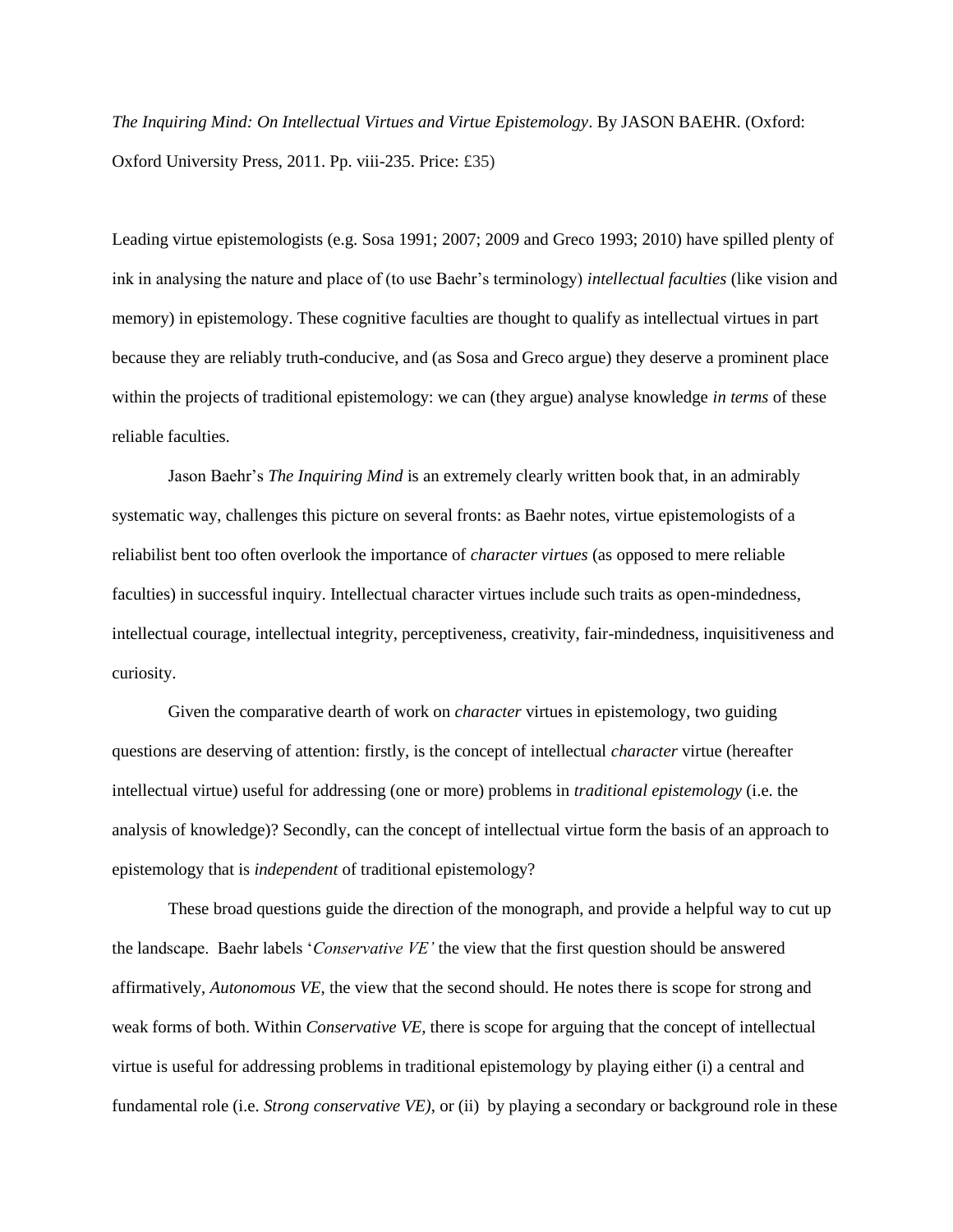projects (i.e. *Weak Conservative VE*). Similarly, one could endorse *Autonomous VE* by holding either that an independent focus on intellectual character and virtues (i) should *replace* or supplant traditional epistemology (*Strong Autonomous VE*) or (ii) *complement* traditional epistemology (*Weak Autonomous VE*).

Baehr endorses the weaker version of both *Conservative* and *Autonomous VE* and so thinks that the concept of intellectual virtue should play a *secondary role* in traditional epistemology while at the same constituting an independent research program that complements (rather than replaces) traditional epistemology.

Why think intellectual virtue is stands to play *merely* a secondary background role in traditional epistemology? After some helpful introduction and set-up in Chatpers 1 and 2, Baehr uses Chapter 3 to argue for just this point (and so to reject *Strong Conservative VE*.) As Baehr sees it, intellectual virtue deserves a central place in epistemology if, and only if, we can provide a plausible virtue-theoretic analysis of *knowledge*. By considering Zagzebski's (1996) attempt to do just this, Baehr concludes the prospects are not at all good--satisfaction of a virtue condition is neither necessary nor sufficient for knowledge--and so *Strong Conservative VE* can be dismissed.

Nonetheless, he thinks, traditional epistemology needs the concept of intellectual virtue in the background, specifically, in order to plausibly account for the nature of epistemic justification. Baehr's positive argument for *Weak Conservative VE* spans Chapters 4 and 5; in Chapter 4, he argues that reliabilist accounts of justification will (on their own terms) need to make room for intellectual character virtues in order to account for 'much of the knowledge that we as humans care most about' (p. 67).

Chapter 5, one of the most engaging chapters in the book, argues that, in the absence of an intellectual virtue codicil, evidentialism is inadequate as an account of epistemic justification. One particularly interesting variety of case that motivates such a codicil involves *defective inquiry.* Suppose (for example) that my belief that p is well supported, but that the reason my belief is well supported traces back to defects in my intellectual character (e.g. intellectual laziness or tunnel vision, in my acquisition of my evidence). As Baehr suggests, 'Perhaps there is some epistemic value simply in having a belief that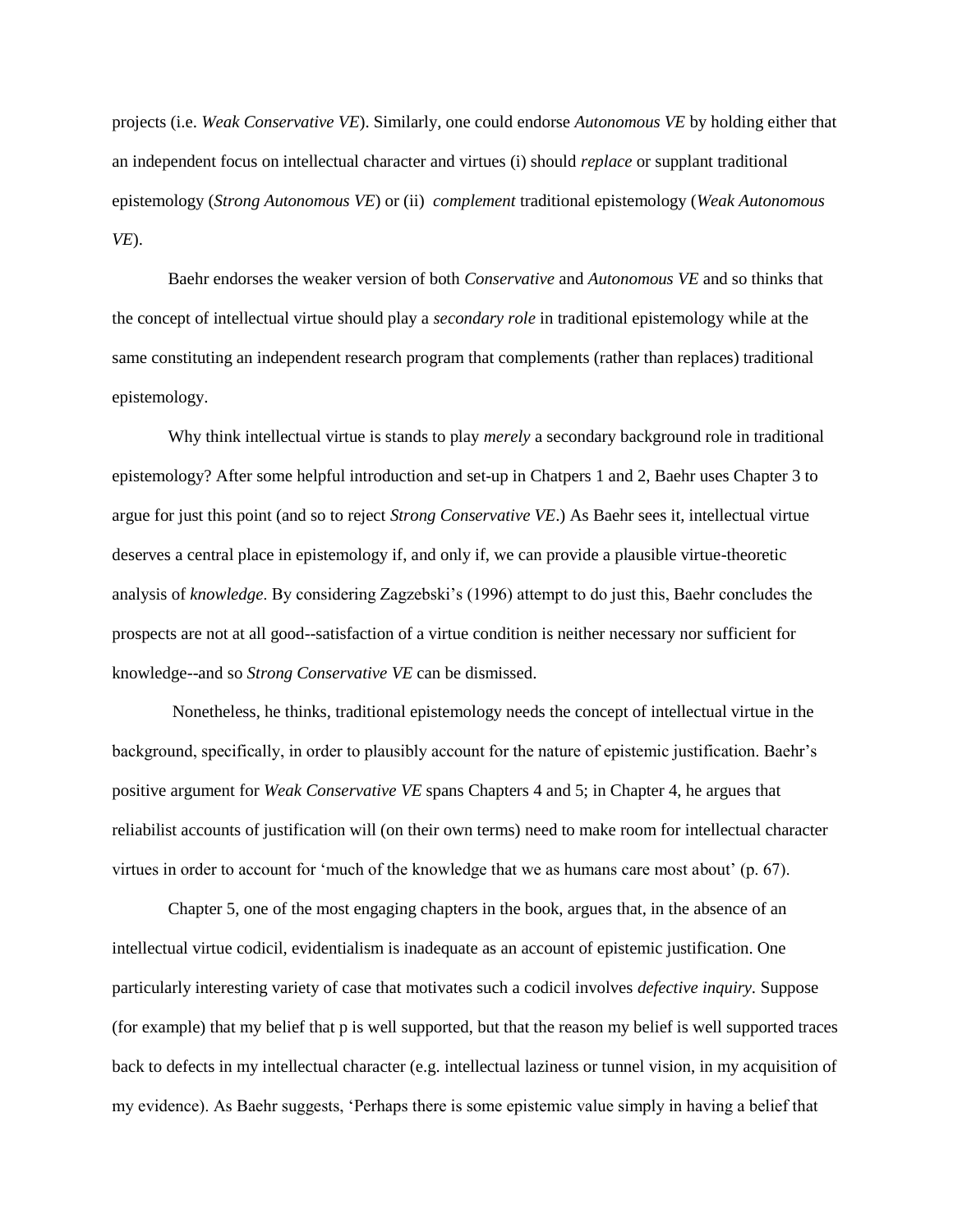fits one's evidence--regardless of whether this evidence is the result of defective inquiry' (p. 72) but he denies that whatever justification they do instantiate is 'particularly worthy or significant.'

Having made his positive case for *Weak Conservative VE*, Baehr shifts his focus from the place of intellectual virtue in traditional epistemology to the concept of intellectual virtue in its own right. Chapter 6 is particularly important as Baehr here articulates his novel account of intellectual virtue, which is a *personal worth* conception of intellectual virtue. Baehr thinks, generally speaking, that a person is good or better (qua person) to the extent that she is 'positively oriented toward or loves what is good and is negatively oriented towards or hates what is bad' (p. 97); narrowing the scope of this position, we can define the basis of personal *intellectual worth* as follows: a subject S is intellectually good or better qua person to the extent that S is positively oriented toward or 'loves' what is intellectually good and is negatively oriented toward or 'hates' what is intellectually bad (p. 101). With reference to this position about what accounts for an agent's personal intellectual worth, Baehr articulates the conditions under which a trait qualifies as an intellectual virtue as follows: 'an intellectual virtue is a character trait that contributes to its possessor's personal intellectual worth on account of its involving a positive psychological orientation toward epistemic goods' (p. 102).

Baehr proceeds in Chapter 8 to defend the personal worth conception of the good against rival positions, and in Chapter 9 and 10, he explores (in some detail) the nature of two particular intellectual virtues: open-mindedness and intellectual courage. In his closing chapter, Baehr offers some considerations against *Strong Autonomous VE* (as defended by Kvanvig 1992) and proposes some further research projects in accord with *Weak Autonomous VE.* 

Overall, Baehr's book should be mandatory reading for anyone interested in virtue epistemology. Character virtues, and their place in epistemology, have never been explored before in such a systematic way, and Baehr's presentational style should be emulated.

I have several critical worries, but they should be viewed as suggestions for improvement and not as issues I have with the direction of his project more generally. I'll mention briefly two specific worries.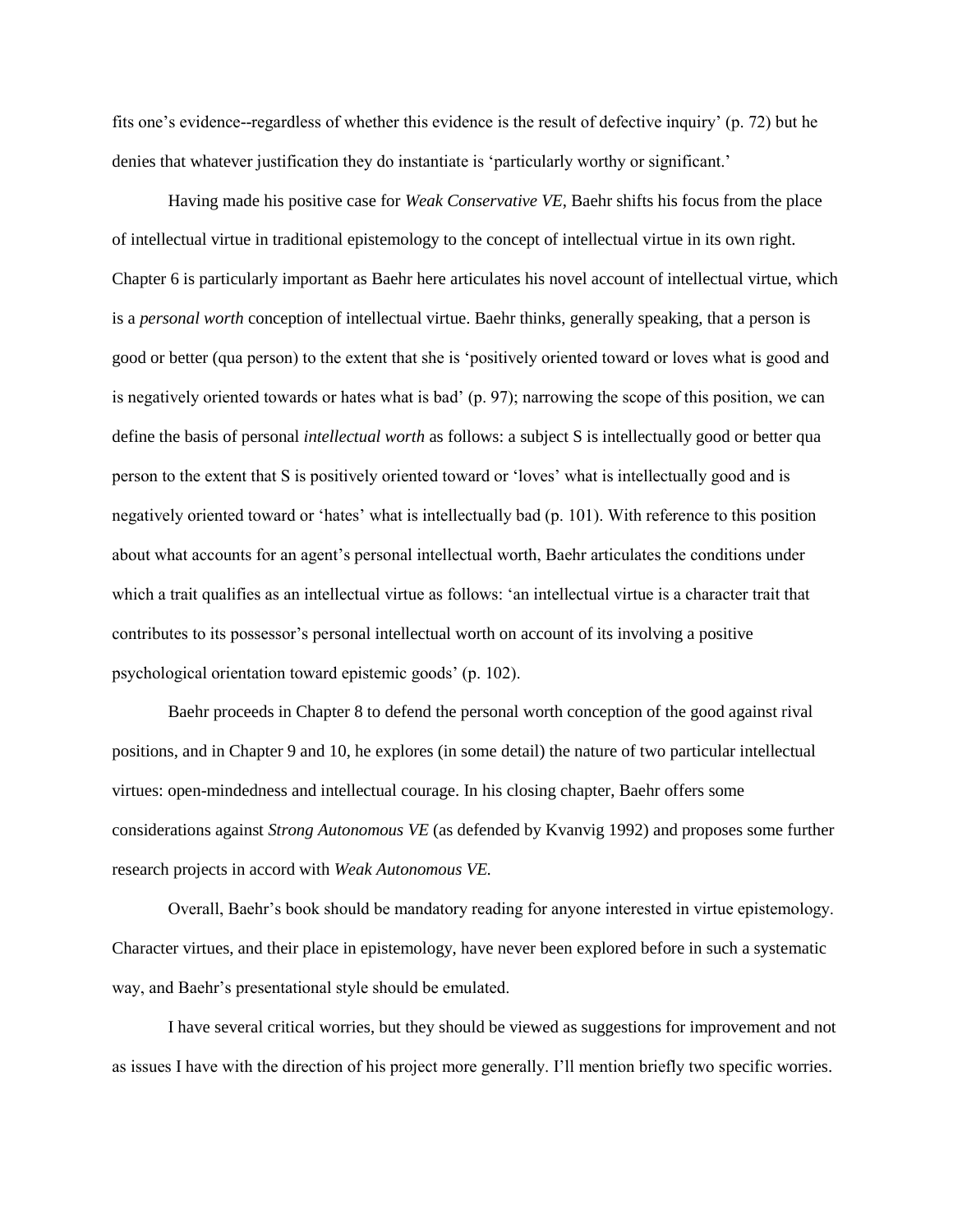The first concerns his personal-worth conception of intellectual virtue, the second highlights a potential regress worry for his account of open-mindedness (and when it should qualify as an intellectual virtue)..

A worry I have for Baehr's account of intellectual virtue is that the positive psychological orientation condition is too strong. Suppose I don't reflect on intellectual goods, *per se.* I do, however, want (for instance) to know who won the game, where my keys are, whether the Baigong Pipes are manmade and how Fermat's last theorem was proven. Generalizing, suppose the motivations that drive my inquiries are always particular in this way, and involve no psychological orientation toward any more general epistemic good or goods. It strikes, me that I could carry on this way with not a moment's reflection on truth or epistemic goods, as such, (and without any positive psychological orientation to them) and nonetheless exhibit intellectual virtue in my inquiries, so long as my inquiries were conducted with the appropriate sort of intellectual responsibility. Accordingly, Baehr's psychological requirement makes for an account of intellectual virtue that is overly restrictive.

I want to turn now to Baehr's discussion of open-mindedness, which includes (i) both an account of open-mindedness, and (ii) an account of the conditions under which open-mindedness is intellectually virtuous. His account of the nature of open-mindedness states: 'An open minded person is characteristically (a) willing and (within limits) able (b) to transcend a default cognitive standpoint (c) in order to take up or take seriously the merits of (d) a distinct cognitive standpoint' (p. 152). When is openmindedness *virtuous*? He claims 'A person S's engaging in the activity characteristic of open-mindedness under circumstances C is intellectually virtuous *only if* it is reasonable for S to believe that engaging in this activity in C may be helpful for reaching the truth' (p. 160). And finally, an account of such reasonableness: 'Its being 'reasonable' for S to think that being open-minded in C may be helpful for reaching the truth is generally a function of the comparative strength of S's grounds concerning: (1) P itself; (2) S's own reliability relative to the propositional domain to which P belongs; and (3) the reliability of the source of the argument or evidence against P' (161). Surely, one fails to be open-minded in C, vis-a-vis p, if not also, a the same time, open-minded about  $(1)$  P itself;  $(2)$  S's own reliability relative to the propositional domain to which P belongs; and (3) the reliability of the source of the